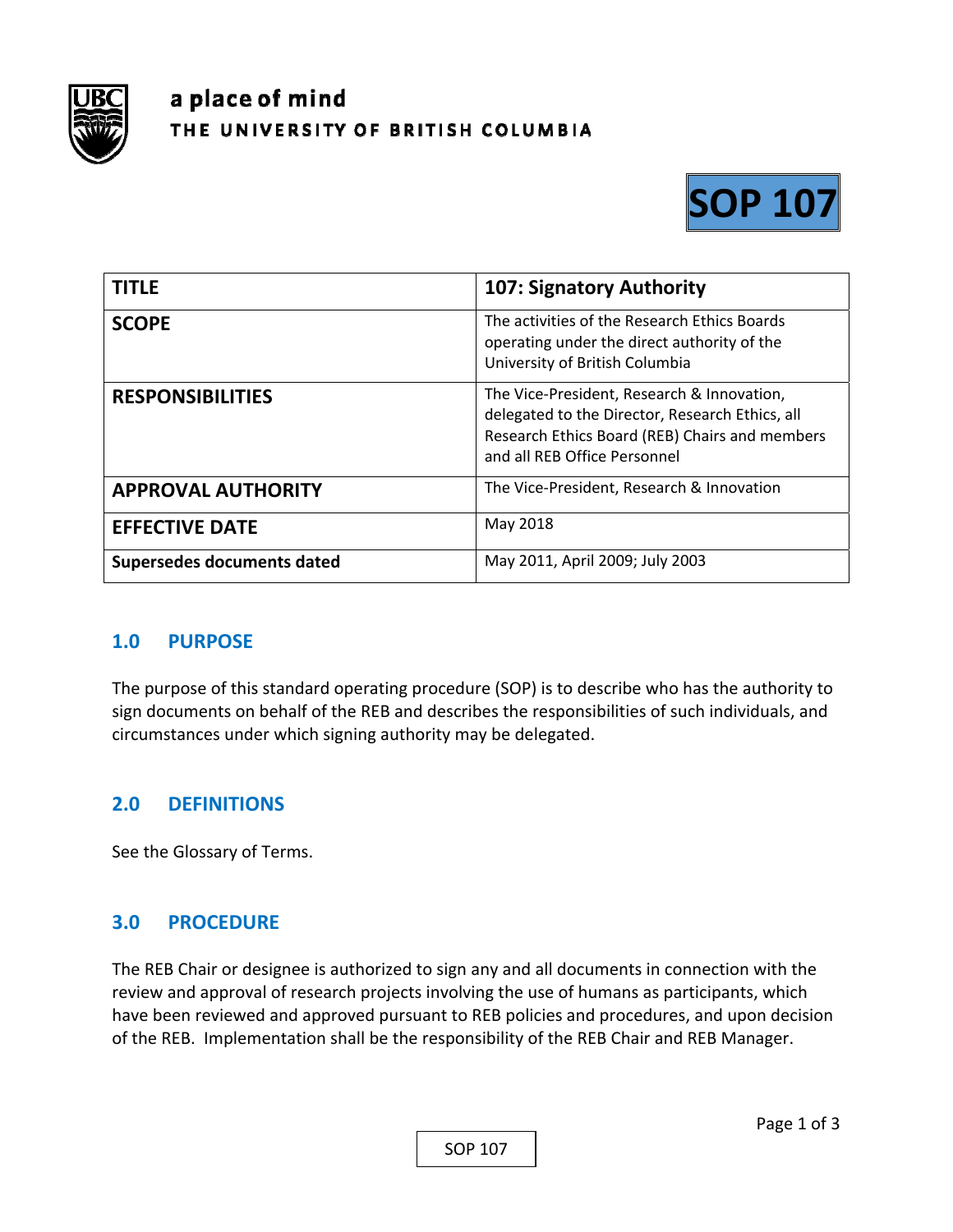REBs are accountable for their activities and decisions, and appropriate controls must be applied to ensure that documentation related to REB review and approval of research are signed by a person or persons having the appropriate authority to do so.

## **3.1 Autorization and Delegation of Signing Authority**

- **3.1.1** Authorization to sign documents not described in this policy may be made by the REB Chairs;
- **3.1.2**  The REB Chair or designee may delegate signing authority for documents related to REB review and approval;
- **3.1.3**  The REB Chair or designee may only delegate signing authority to REB members or REB Office Personnel with the skill and knowledge necessary for the effective exercise of the authority;
- **3.1.4** The REB Chair or designee may not delegate his/her signing authority to ad hoc advisors or to independent contractors;
- **3.1.5**  The REB Chair or designee should clearly define the parameters of the delegated authority;
- **3.1.6**  The REB Chair or designee may delegate signing authority indefinitely or for defined periods of time (e.g., for absences);
- **3.1.7**  Delegation of signing authority must be documented and kept on file.

## **3.2 Results of REB Reviews, Decisions and Other Correspondence with the Researcher**

- **3.2.1**  For each submission reviewed at a Full Board meeting, the responsible REB Office Personnel records the decision made by the Full Board;
- **3.2.2**  The results of reviews and actions taken by the REB, either by the Full Board, subcommittee, or delegated review, that grant Researchers initial or continuing approval of research projects involving human participants must be reviewed and authorized by the REB Chair or his/her designate, or as otherwise delegated by the REB Chair or designee;
- **3.2.3**  For each submission that undergoes delegated review, the reviewer's decision is documented on the RISe online database;